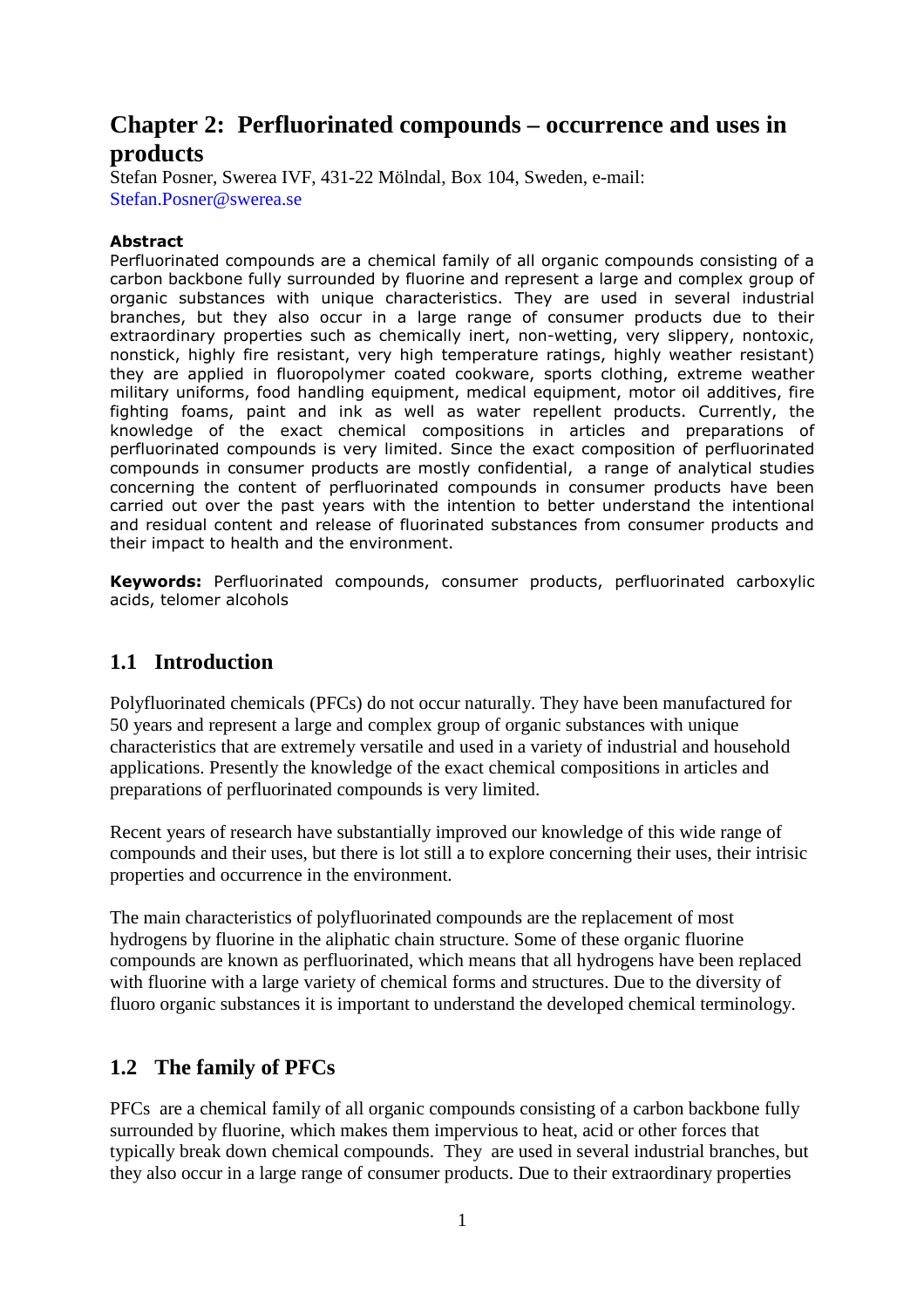(chemically inert, non-wetting, very slippery, nontoxic, nonstick, highly fire resistant, very high temperature ratings, highly weather resistant) they are applied in fluoropolymer coated cookware, sports clothing, extreme weather military uniforms, food handling equipment, medical equipment, motor oil additives, fire fighting foams, paint and ink as well as water repellent products.

Fluorotelomers are a range of chemicals with similar fluoride carbon backbones connected to a  $-CH_2-CH_2$ - chain and different functional heads. They are industrially produced applying a telomerisation process, coupling tetrafluoro-ethene, which leads to straight-chained products with an even number of carbon atoms. Fluorotelomers are probably the most commonly used perfluorinated substances in products. The hydroxyl group as functional group will give fluortelomer alcohols (FTOH). They are used to treat paper to improve its moisture and oil barrier properties. FTOHs are also used in waterproof outdoor clothing and in waterproofing agents for textiles. Fluorotelomeralcohols are manufactured as a raw material used in the synthesis of fluorotelomer-based surfactants and polymeric products.

The manufacture of FTOHs usually result in a mixture containing six to twelve fluorinated carbon congeners, the 8:2 FTOH being the dominant one. Release of the volatile FTOHs may occur all along the supply chain from production, application into consumer use and disposal. They have the potential to form stable perfluorinated carboxylates (PFCAs) such as perfluorooctaoic acid (PFOA) and perfluorononaoic acid (PFNA) which is shown in figure 1 below.



Figure 1*: Simplified mechanism for the atmospheric degradation of 8:2 FTOH into perfluorocarboxylic acids (red box), (Wallington et al. (2006).* 

The general chemical structure of perfluorinated sulphonates (PFS) contains a perfluorinated carbon chain connected to a sulphonate group. In addition to this, fluorotelomer sulphonates (FTSs) contain two carbon atoms adjacent to the functional group that are not fluorinated. FTS are used among other fluorotelomers in fire fighting foam for their film forming properties and the ability to decrease fuel absorption. These foams are especially useful for major fires, e.g. chemical fires (Stockholm Convention on POPs Review committee, 2009). The quantities in the foams are low, but the foams are released directly into the environment.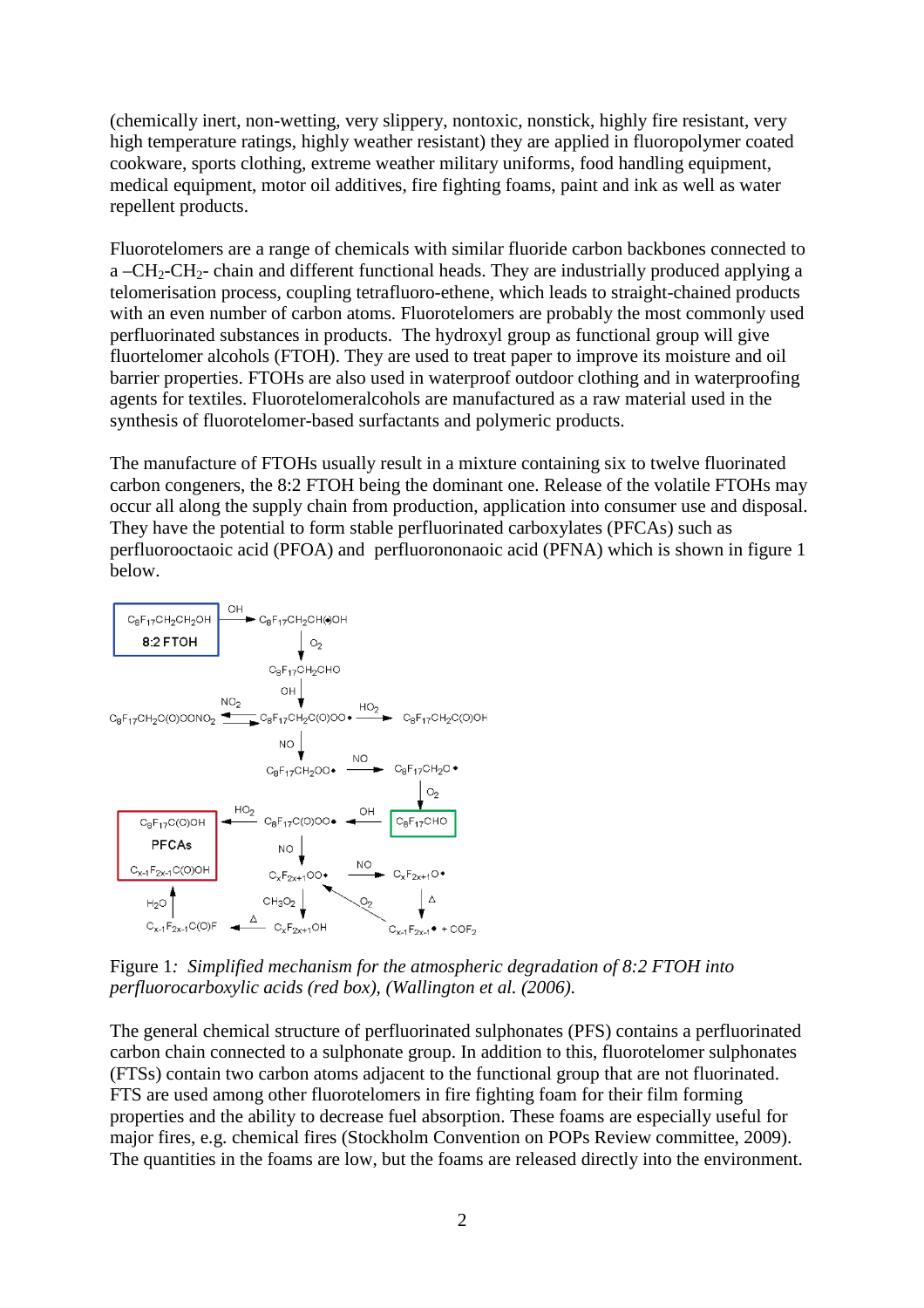FTS is also used as a component in more complex structures (e.g. in water proofing agents) and as a substitute for perfluorooctane sulfonate (PFOS).

Fluorinated surfactants are used in very low levels in a large number of cleaning products, e.g. polish, waxes, all-purpose cleaners, window cleaners etc. Their use is widespread and directly released into wastewater.

Perfluorinated carboxylates (PFCA) is another important PFC group. The main use of perfluorooctanoate (PFOA) is as a process aid in the manufacture of various fluoropolymers, such as polytetrafluoroethylene (PTFE). These polymers are among other things, used to coat cookware intended for stovetop cooking and baking.

The substances PFOS and PFOA are part of a group of old-generation PFCs which will be used to a lesser extent in the future due to their potential hazards. These hazards have resulted and will result in a number of international legislative bans worldwide. New generations of PFCs are developed continuously and applied in industrial amounts already.

Polyfluorinated sulphonamides are considered the most important PFCs because of their intentional industrial production and global distribution. PFOS and related substances are well known degradation products from substituted sulphonamides that are used commercially for numerous applications. However, the potential toxicity, extreme persistence and accumulation potential of their degradation product PFOS has resulted in prohibition for new uses or import by chemical regulatory authorities worldwide based on international restrictions by the United Nations Environmental Programme (UNEP) Stockholm convention, where PFOS is going to be classified as a POP (Persistent Organic Pollutant)

Other polyfluorinated chemicals, such as perfluoroalkylsulfonic acid derivatives (e.g. PFOSF), are probably used as paper additives/coatings to prevent oil from soaking through or staining the paper.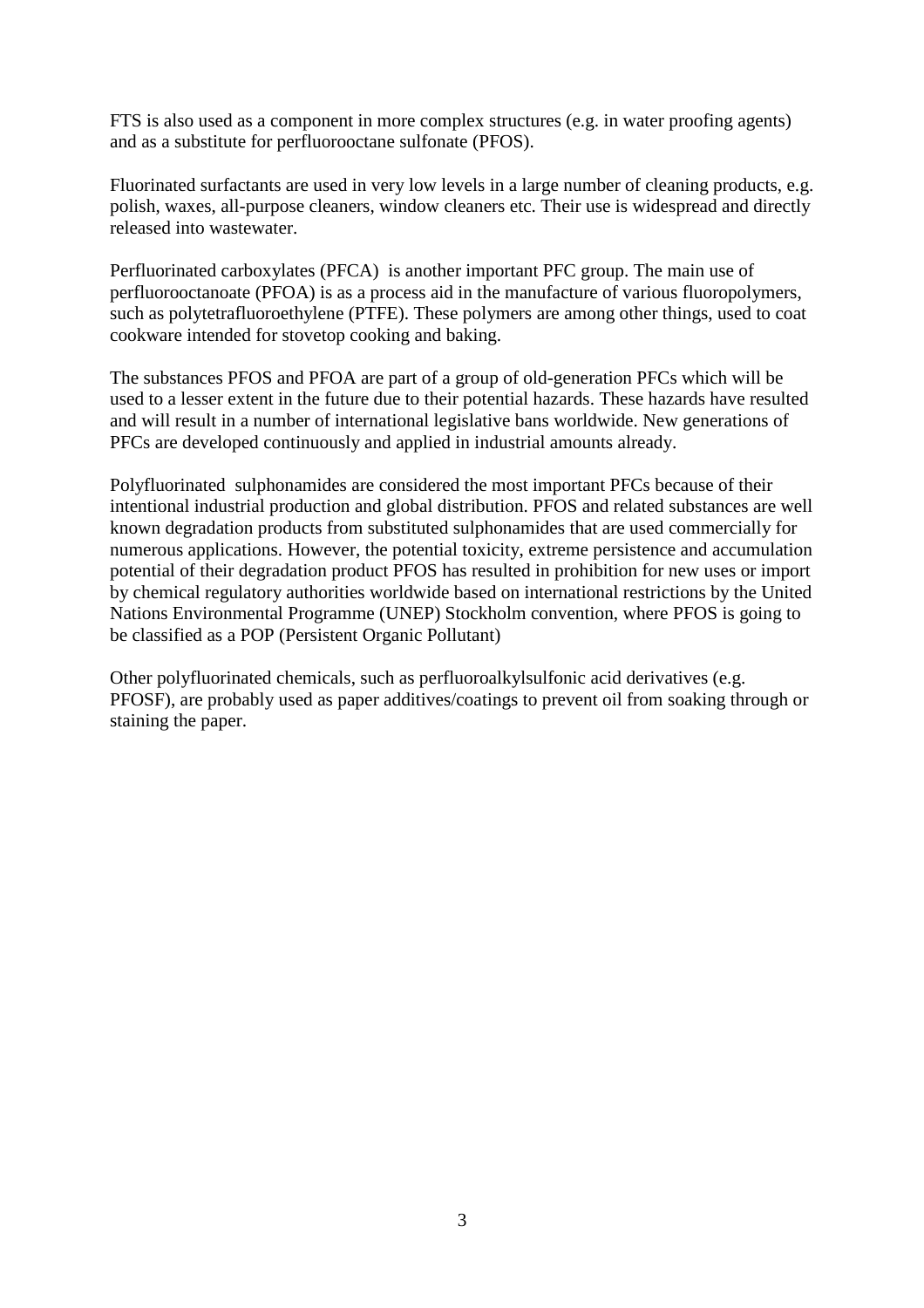## **2. Physical properties of PFC**

Surface energy is the most critical parameter in the action of PFCs. Due to their extraordinary properties (chemically inert, non-wetting, very slippery, nontoxic, nonstick, highly fire resistant, very high temperature ratings, highly weather resistant) they are applied in fluoropolymer coated cookware, sports clothing, extreme weather military uniforms, food handling equipment, medical equipment, motor oil additives, fire fighting foams, paint and ink as well as water repellent products.

Therefore it is essential to define these surface properties in order to achieve the appropriate surface protective properties or otherwise the purpose of the surface treatment is lost.

PFCs can therefore be used to provide water repellence, stain resistance and soil release properties to a treated surface is related to the physical properties of these fluorinated materials. The critical surface tension is the determining physical parameter why fluorinated chemicals can repel both water and oil substances ( J.F. Colbert et al 1983) (J. M. Corpart et al. 1997).

The critical surface energy  $\gamma_c$  of the CF<sub>3</sub> and CF<sub>2</sub> groups are much lower compared to the surface energy of the corresponding hydrocarbons ( $CH<sub>3</sub>$  and  $CH<sub>2</sub>$ ), which is described in table 1 below.

| <b>Surface</b> | <b>Liquids</b> | <b>Surface energy :</b> $\gamma_c$ (mN/m) | <b>Surface tension :</b> $\gamma_L(mN/m)$ |    |
|----------------|----------------|-------------------------------------------|-------------------------------------------|----|
| $-CF3$         |                | 6                                         |                                           |    |
| $-CF2H$        |                | 15                                        |                                           |    |
| $-CF2$ -       |                | 18                                        |                                           |    |
| $-CH3$         |                | 22                                        |                                           |    |
| $-CH2$ -       |                | 31                                        |                                           |    |
| $-CH2CHCl -$   |                | 39                                        |                                           |    |
| Polyester      |                | 42                                        |                                           |    |
| Polyamide      |                | 46                                        |                                           |    |
| Cotton         |                | 44                                        |                                           |    |
|                | water          |                                           |                                           | 72 |
|                | n-Octane       |                                           |                                           | 22 |
|                | Olive oil      |                                           |                                           | 32 |
|                |                |                                           |                                           |    |

Table 1*: Surface energies for characteristic polymer backbone structures* 

One of the fundamental laws of physics states that every system strives for a minimal surface energy. Therefore when a PFC is coated on a textile substrate and exposed to water with its surface tension of 72 mN/m or oily substances with surface tensions of 20 mN/m and more, they will not spread on the textile surface. The consumer can observe this phenomenon as "water and oil repellence".

The spreading of a liquid on a surface is measured via contact angles and demonstrates well when a fabric is being wetted or not.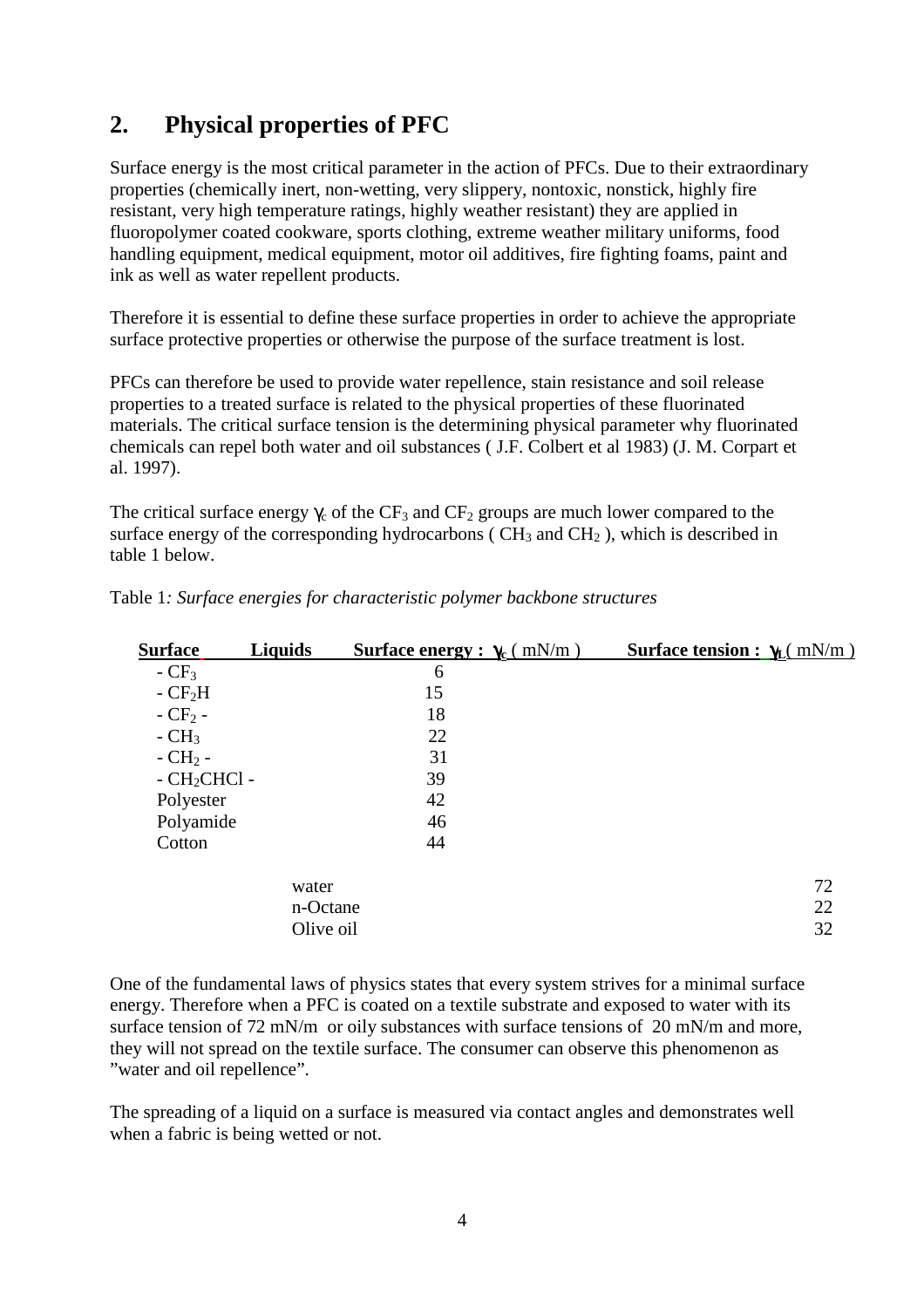When : - angle  $\Theta$  is > 90° : liquid will not wet the surface

- angle  $\Theta$  is < 90° : liquid will wet surface partially

- angle  $\Theta = 0^{\circ}$ : complete spreading & wetting of the surface by the liquid.



where :  $\gamma_{SA}$  = Surface energy of the substrate (e.g polymer surfaces)  $\gamma_{LA}$  = Surface tension of the liquid  $\gamma_{\rm SL}$  = Interfacial tension

#### Figure 2: *Contact angle versus wettability of a substrate surface*

As can be seen from the formula for spreading  $S = \gamma_c - (\gamma_L + \gamma_{cL})$  it is observed that if the surface energy of the substrate is lowered sufficiently, the liquid will not be able to wet the surface.

Practice shows that it is not sufficient to have only terminal  $CF_3$  groups in a fluorinated chemical. Optimum reduction of the surface energy  $\gamma_c$  is achieved with perfluorinated chains with a sufficient chain length to obtain a large enough density of fluorinated carbons on the surface.

This is demonstrated in literature ( J.F. Colbert et al 1983) (J. M. Corpart et al 1997) of fluorochemicals that there is a relationship of the chain length of the perfluorinated chains that is related to the critical surface energy of the surface as described in figure 13 below.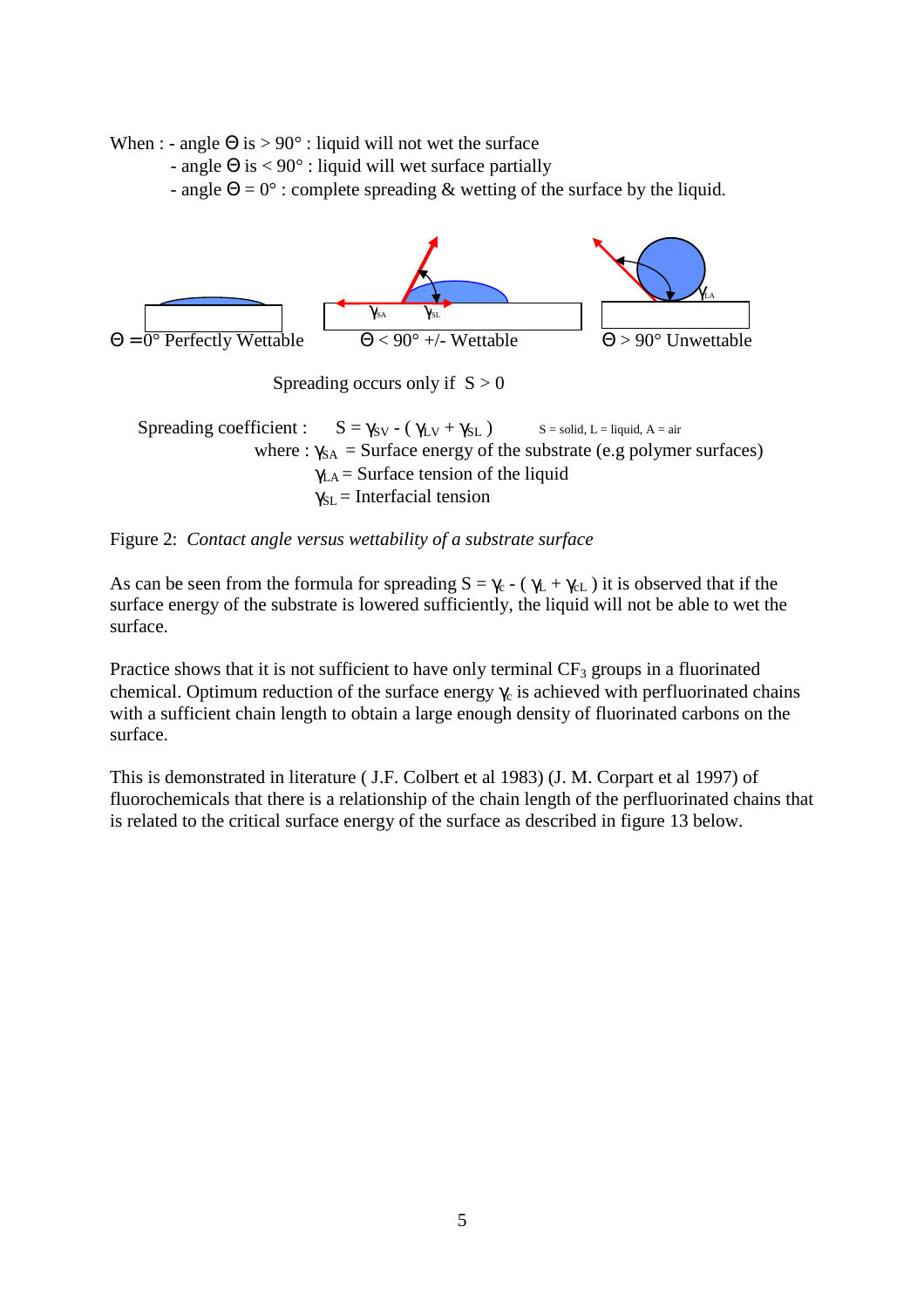

Figure 3 *: Surface energy versus number of carbons in PFC backbone structure, where 4 on the x-axis means four perfluorinated carbons etc.* 

Based on the already explained surface energy properties of fluorinated chemicals, it is understood that for instance a non fluorine surface treatment, such as silicones on treated polymers, can provide rather good water repellency but no oil repellency due to the fact that the oil has lower surface energy than the silicone layer. The surface energy obtained with a silicone surface can not be lower than 22 mN/m, which is comparable to the surface tension of hydrocarbon oily substances. This means that fluortelomers are not always possible to replace with a non fluorine surface treatment if oil or soil repellence is required.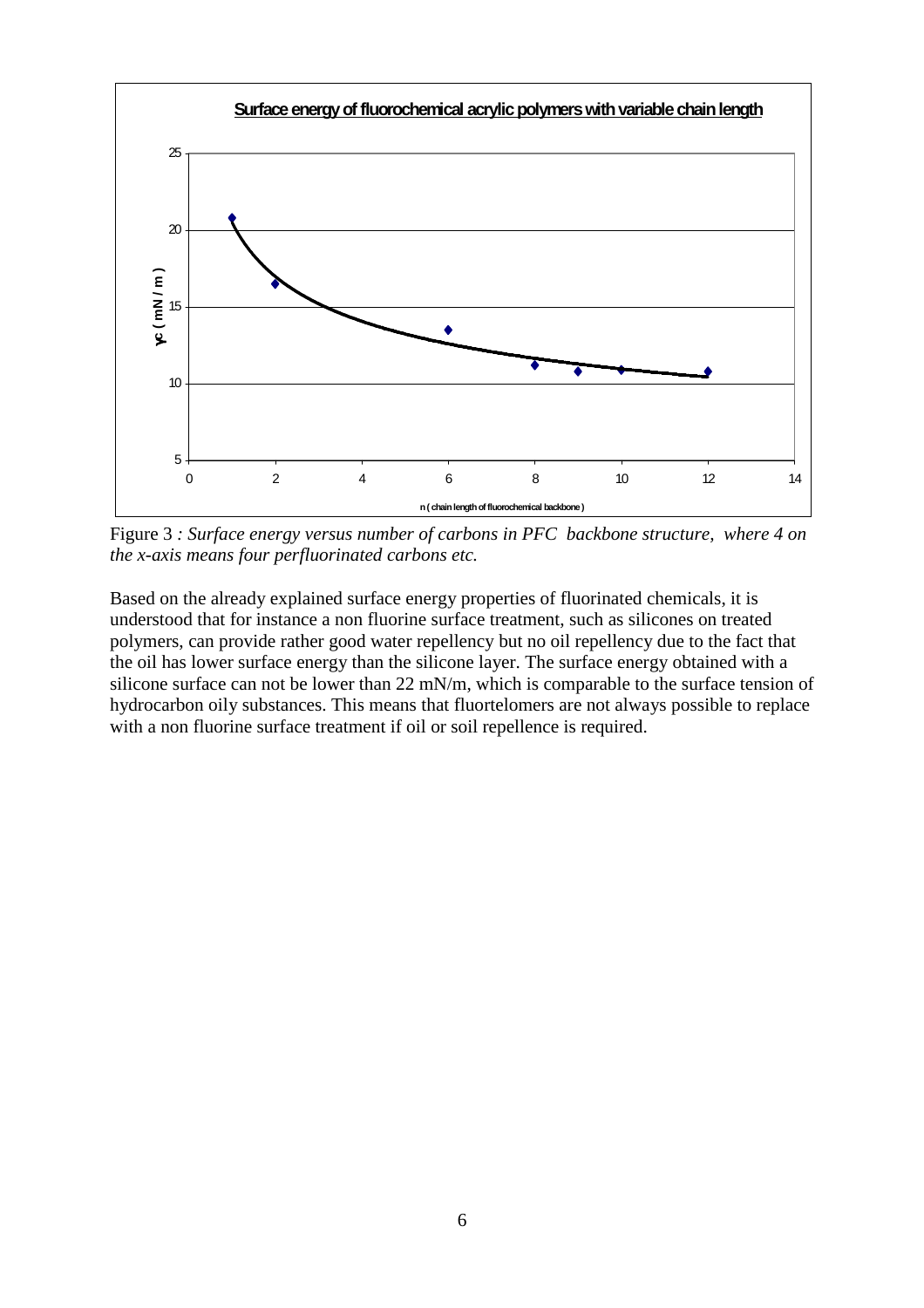## **3. Historic emissions of PFCs**

PFCs have been manufactured for more than 50 years where the substances PFOS and PFOA are part of a group of old-generation PFCs which will be used to a lesser extent in the future due to their potential hazards. These hazards have resulted and will result in a number of international legislative bans worldwide.

 In the European Union in the REACH regulation, PFOS and its precursors is the only EU regulated PFC substance and PFOA is assessed concerning its intrinsic properties which resulted in a classification as toxic (T; R48/23), carcinogenic (Carc Cat2, R45), and a reproductive toxicant (Repr Cat2, R61). Presently, no national or European regulation of the use of PFOA exists but may be the case in the future.

United States Environmental Protection Agency (US EPA) banned PFOS and its precursors since 2001 and has a voluntary agreement with the fluoropolymer industry for emissions of PFOA and its homologues. In this global stewardship programme on perfluorooctanoic acid (PFOA) and related chemicals, the industry commit to reducing PFOA and related chemicals by 95% no later than 2010, and to work toward total eliminating PFOA from emissions and in products no later than 2015.

Australia is developing definitions of and limit uses to non-dispersive applications, similar to restrictions in EPA consent orders with companies.

Due to this pressure from the international society, new generations of PFCs are developed continuously and applied in industrial amounts already.

Due to identified hazards for PFOS and PFOA in context to their long history of production their historical global use and emissions of perfluorinated compounds in the last 50 years are of major environmental importance.

Prevedouros and his research group published a model in 2006, where cumulative global emissions between 2005 and 2050 have been predicted to be at least 80% lower than the estimated cumulative emissions between 1950 and 2004.

By composing an initial global-scale mass balance model to evaluate identified direct emissions of PFCs from manufacture and use this model could account for observed concentrations of PFCs in the environment, (Prevedouros et al. (2006).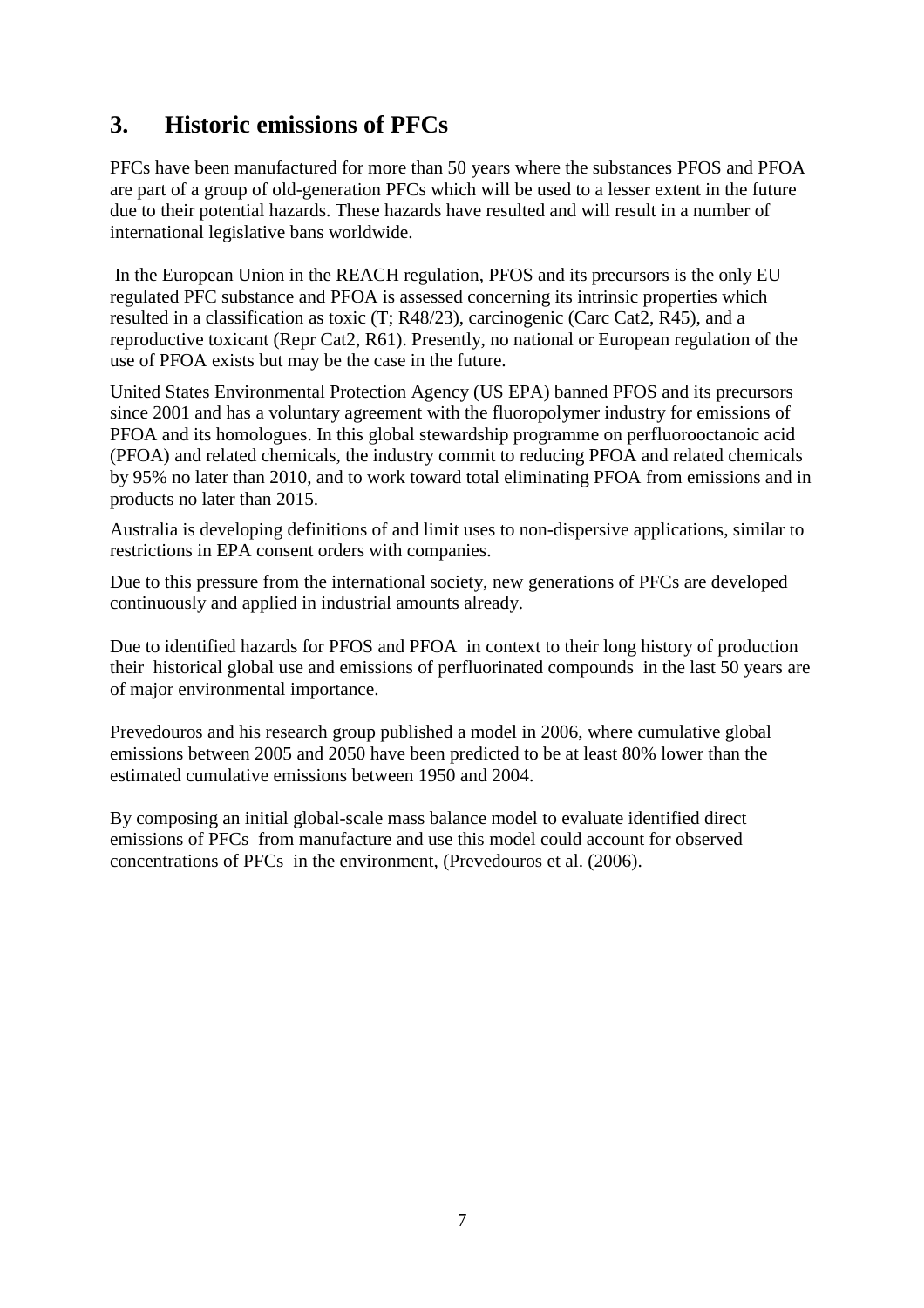Table 2: *Global Historical PFCA Production and Emissions Summary, taken from (Prevedouros et al., 2006)* 

| <b>Environmental input</b><br>source                   | <b>Historical time</b><br>period (years) | <b>Estimated total global Estimated total<br/>historical PFCA emissions global production</b><br>(metric tons) | (metric tons) |
|--------------------------------------------------------|------------------------------------------|----------------------------------------------------------------------------------------------------------------|---------------|
| <b>Direct PFCA Sources:</b>                            |                                          |                                                                                                                |               |
| 1) PFCA manufacture                                    |                                          |                                                                                                                |               |
| PFO/APFO                                               | 1951-2004                                | 400-700                                                                                                        | 3600-5700     |
| PFN/APFN                                               | 1975-2004                                | $70 - 200$                                                                                                     | 800-2300      |
| <b>Total manufactured</b>                              |                                          | 470-900                                                                                                        | 4400-8000     |
| 2) Industrial and<br><b>Consumer Uses</b>              |                                          |                                                                                                                |               |
| Fluoropolymer<br>manufacture (APFO)                    | 1951-2004                                | 2000-4000                                                                                                      |               |
| Fluoropolymer<br>dispersion processing<br>(APFO)       | 1951-2004                                | 200-300                                                                                                        |               |
| Fluoropolymer<br>manufacture (APFN)                    | 1975-2004                                | 400-1400                                                                                                       |               |
| Fluoropolymer<br>processing (APFN)                     | 1975-2004                                | $10 - 20$                                                                                                      |               |
| Aqueous fire fighting<br>foams (AFFF)                  | 1965-1974                                | 50-100                                                                                                         |               |
| Consumer and industrial<br>products                    | 1960-2000                                | 40-200                                                                                                         |               |
| <b>Total direct</b>                                    |                                          | 3200-6900                                                                                                      |               |
| <b>Indirect PFCA</b><br>Sources:                       |                                          |                                                                                                                |               |
| 1) POSF-based<br>products                              |                                          |                                                                                                                |               |
| <b>PFCA</b> residual<br>impurities                     | 1960-2002                                | 20-130                                                                                                         |               |
| POSF-based precursor<br>degradation                    | 1960-2002                                | $1 - 30$                                                                                                       |               |
| POSF-based AFFF                                        | 1970-2002                                | $3 - 30$                                                                                                       |               |
| 2) Fluorotelomer-based<br>products                     |                                          |                                                                                                                |               |
| <b>PFCA</b> residual<br>impurities                     | 1974-2004                                | $0.3 - 30$                                                                                                     |               |
| Fluorotelomer-based<br>precursor degradation           | 1974-2004                                | $6 - 130$                                                                                                      |               |
| Fluorotelomer-based<br>AFFF                            | 1975-2004                                | < 1                                                                                                            |               |
| <b>Total indirect</b>                                  |                                          | 30-350                                                                                                         |               |
| <b>Total source emissions</b><br>$(direct + indirect)$ |                                          | 3200-7300                                                                                                      |               |

<sup>a</sup> Low and high estimated values as well as the period of use/production for each source are based upon publicly available information cited in the text.

*Not: APFO = ammonium perfluorooctanoate; APFN = ammonium perfluorononanoate; AFFF = aqueous firefighting foam; POSF = perfluorooctylsulfonyl fluoride*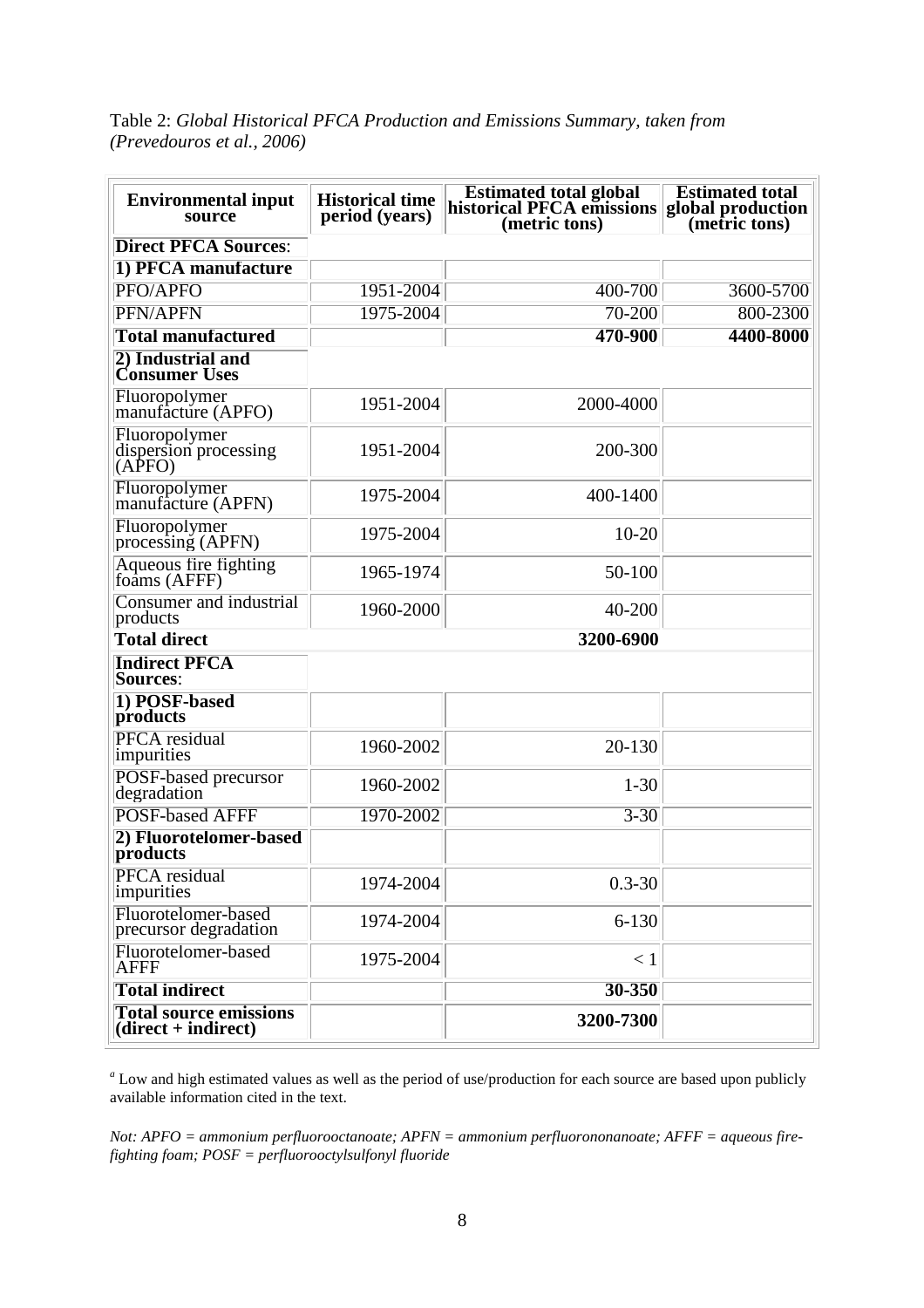According to the modelling work of Prevedouros and his team for the long-term (1950-2050) global fate of PFOA, they identified direct emissions of PFOA from manufacture and use that could account for observed concentrations of PFOA in the environment (Prevedouros et al. 2006).

Table below lists both direct and indirect PFOA emission sources to the global environment. This table also presents estimated minimum and maximum projected cumulative emissions between 2005 and 2050 for each source together with the contribution of each source to the total PFOA emissions for the time period.

| <b>PFOA</b> emission<br>source             | 1950-2004 min- | % of total PFOA<br>max (metric tons) emission (average) | 2005-2050 min- | $\%$ of total PFOA<br>$\max$ (metric tons) emissions (average) |
|--------------------------------------------|----------------|---------------------------------------------------------|----------------|----------------------------------------------------------------|
| <b>Direct Sources</b>                      |                |                                                         |                |                                                                |
| FP manufacturing<br>(APPO)                 | 2060-4090      | 72.3%                                                   | 410-815        | 86.0%                                                          |
| $APFO$ manufacturing $ 370-590$            |                | 11.8%                                                   | 20-40          | 4.2%                                                           |
| FP dispersion<br>(APPO)                    | 215-340        | 6.8%                                                    | 45-75          | 8.7%                                                           |
| <b>AFFF-ECF</b>                            | 50-100         | 1.8%                                                    | 0              | 0%                                                             |
| FP manufacturing<br>(APFN)                 | $3-10$         | 0.1%                                                    | $<1-2$         | 0.1%                                                           |
| Consumer $&$<br><b>Industrial Products</b> | $2 - 10$       | 0.1%                                                    | 0              | 0%                                                             |
| $APFN$ manufacturing   1-2                 |                | 0%                                                      | $<$ 1          | 0%                                                             |
| <b>PVDF (APFN)</b>                         | $\leq$ 1       | 0%                                                      | <1             | 0%                                                             |
| <b>Direct sources:</b>                     | 2700-5140      | 92.9%                                                   | 475-932        | 99.0%                                                          |
| <b>Indirect Sources</b>                    |                |                                                         |                |                                                                |
| POSF raw material<br>degradation           | 4-585          | 5.0%                                                    |                | 0%                                                             |
| POSF impurities                            | 14-110         | 1.2%                                                    | $\pmb{0}$      | 0%                                                             |
| <b>POSF-AFFFs</b>                          | $2 - 23$       | 0.2%                                                    | O              | 0%                                                             |
| FT raw material<br>degradation             | $3 - 60$       | 0.6%                                                    | $1 - 14$       | 0.8%                                                           |
| FT impurities                              | $<1-17$        | 0.1%                                                    | $< 1 - 4$      | 0.2%                                                           |
| Indirect sources:                          | 23-795         | 7.1%                                                    | $1 - 18$       | $1.0\%$                                                        |
| Direct and indirect<br>sources:            | 2723-5935      | 100.0%                                                  | 476-950        | 100.0%                                                         |

 Table 3*: Estimated Historical between 1950 and 2004 and estimated emissions between 2005 and 2050 of PFOA Emissions (Armitage et al. 2006).* 

<sup>a</sup> AFFF = aqueous film forming foams (also aqueous fire fighting foams); APFN = ammonium perfluorononoate;  $APFO =$  ammonium perfluorooctanoate;  $ECF =$  electrochemical fluorination, a process used to produce fluorinated chemicals;  $FP = \text{fluoropolymer}$ ;  $FT = \text{fluorotelomer}$ ;  $POST = \text{perfluorootanesulfonyl fluoride}$ ; PVDF = polyvinylidene fluoride.

Direct sources with up to 6 900 tons emitted perfluorinated carboxylic acids (PFCA) were representing the vast majority of PFCAs emitted to the global environment compared to indirect sources which contributed up to 350 tons.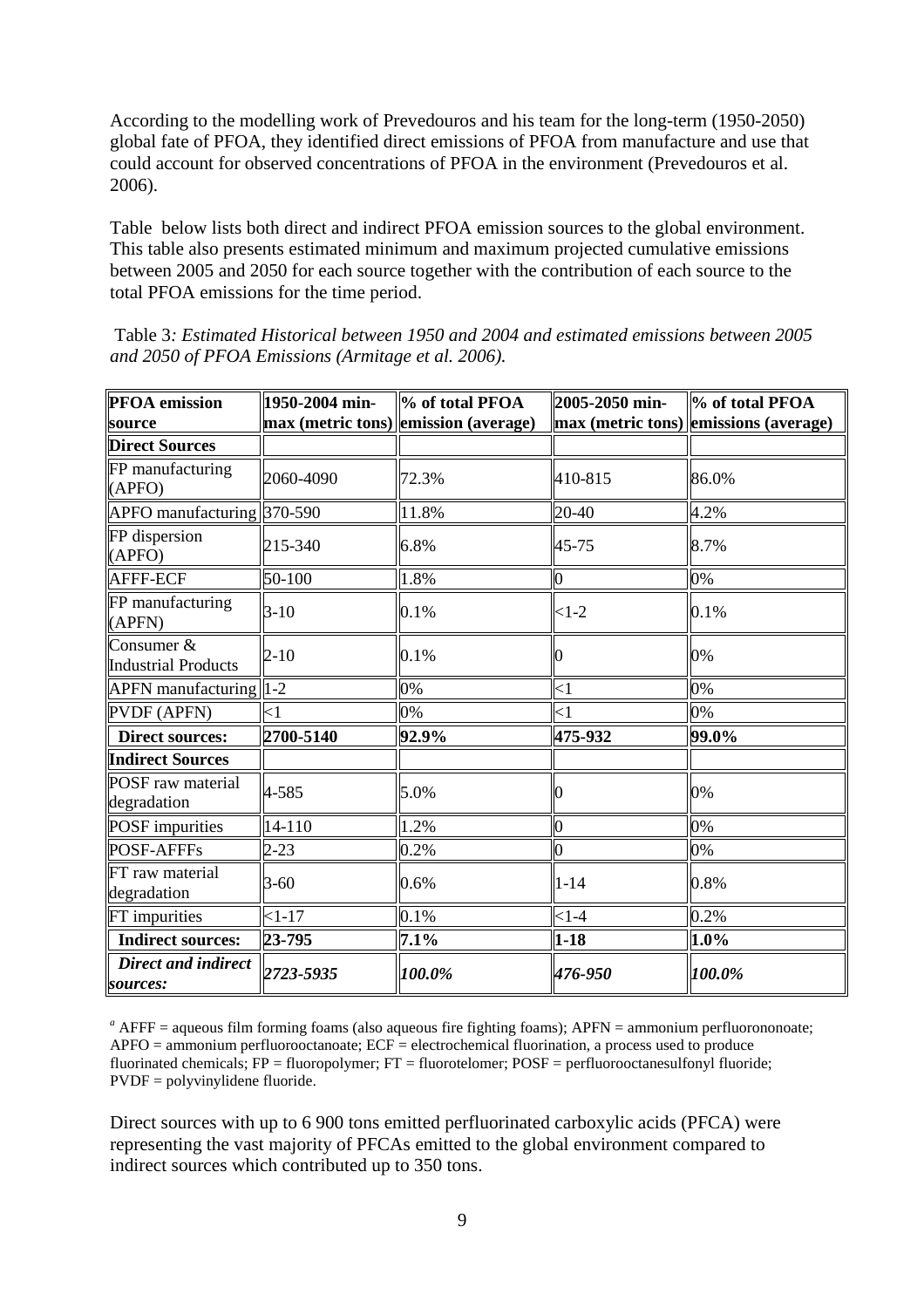The contribution of indirect sources is expected to decrease both in absolute numbers and relative to direct sources within the year 2050 (Armitage, 2006).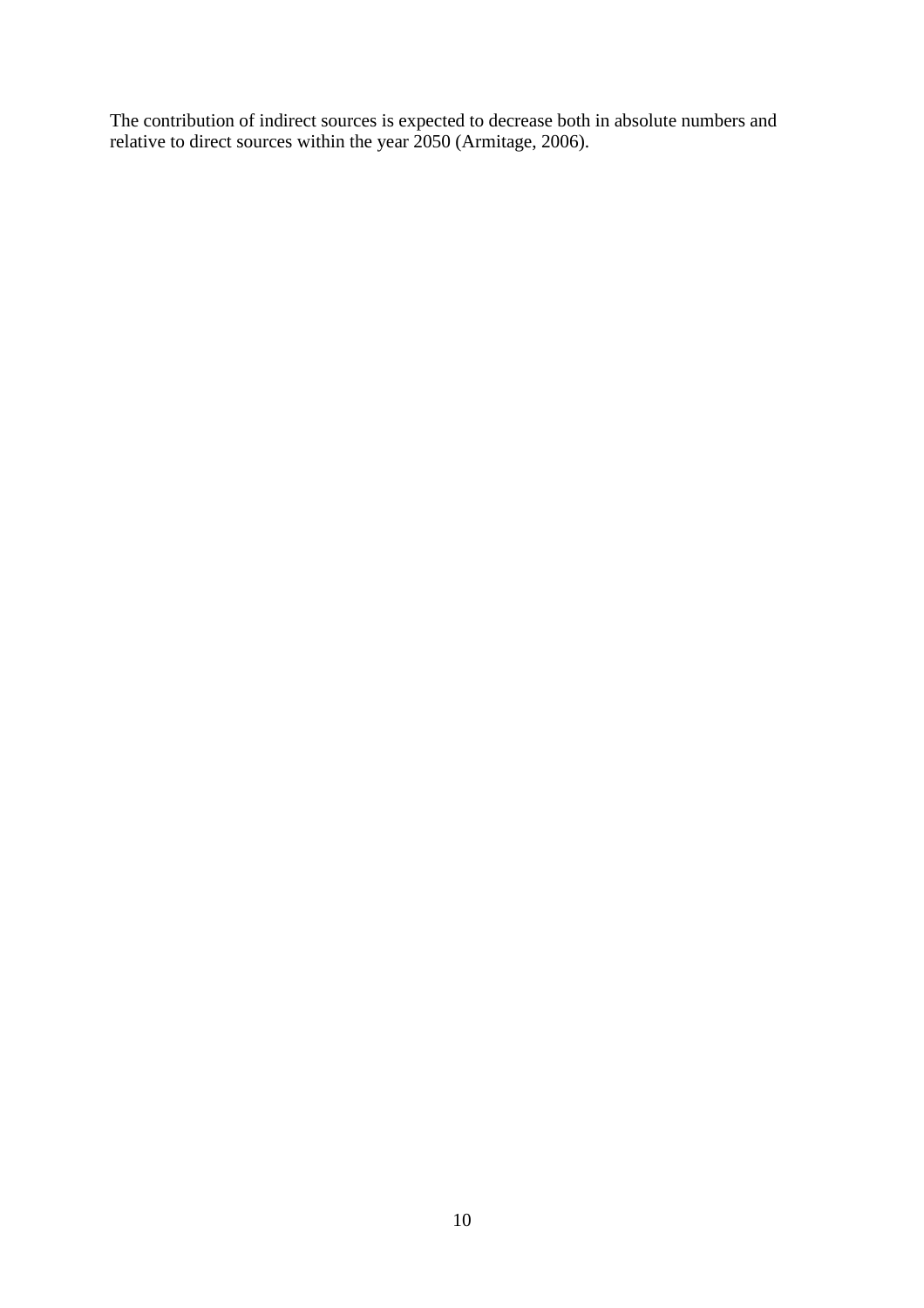### **4. PFCs in articles and their exposure**

The potential health risks associated with perfluorocarboxylic acids (PFCAs) have promoted intensive research on the sources, transport, transformation, and distribution of these chemicals and their precursors in environmental media, as well as research related to ways to reduce the health risks. Despite the significant progress that has been made so far, researchers are yet to reach a consensus on what are the most important routes by which the general population is exposed to these chemicals. In particular, there are different opinions on whether PFCA-containing products are significant contributors to the total exposure.

A risk characterization from the potential exposure to PFOA in consumer articles has been published (Washburn *et al.*, 2005). The authors investigated potential human exposure to PFOA in a wide variety of consumer articles, including treated textiles and concluded that the trace levels of PFOA present would not be expected to cause adverse human health effects not contribute to quantifiable levels of PFOA in human blood. The authors noted that PFOA was present in a number of consumer articles, which were not treated with fluorinated products. This may result from the presence of PFOA contamination globally (Yamashita *et al.*, 2005).

A more recent study by Fromme, et al. 2009, used the data from indoor measurements in Canada and Norway and estimated that, for the general population in Western countries, the inhalation of house dust contributed only 0.6% of the mean PFOA daily intake and 8.2% of the high PFOA daily intake.

Tittlemier, et al 2007, identified treated carpeting as the second most important source of exposure for PFOA after ingestion of food. A study by Trudel, et al. found that the consumption of contaminated food is the most important pathway causing exposure to PFOA, followed by ingestion of dust and inhalation of air in low- and intermediate-exposure scenarios. Their study also found that direct, product-related exposure is dominant in highexposure scenarios, in which consumers regularly use PFC-containing products, such as impregnation sprays, or have treated carpets in their homes.

Trudel and his co-workers also observed that product-related exposure tends to be more important for PFOA than for PFOS, most likely because PFOS is no longer used in consumer products. It is, therefore, apparent that the paucity of indoor source and exposure data contributes to the significant uncertainty and differences of opinion about the most prevalent exposure routes for these compounds.

The fact that elevated levels of PFCAs have been detected in house dust in Japan, Canada and the United States strongly suggests the presence of indoor sources. It is well known that fluorotelomer and fluoropolymer products are sources of PFCAs and that PFCAs may exist in fluorotelomer products as unwanted by-products and in fluoropolymer products as residuals Because a broad range of commercial products either contain or are treated with fluorotelomer and fluoropolymer products, they can be potential sources of PFCAs. Given that products are often used in close proximity to humans, it is hypothesized that they can contribute to human exposure to PFCAs either directly by dermal contact and hand-to-mouth transfer or indirectly through inhalation of suspended particles from treated carpet and other interior surfaces.

There have been several studies of the PFCA content in products, but most of them report a single compound namely PFOA. In 2005, Washburn and his colleagues reported the PFOA content in 14 article groups based on theoretical calculations and analytical measurements.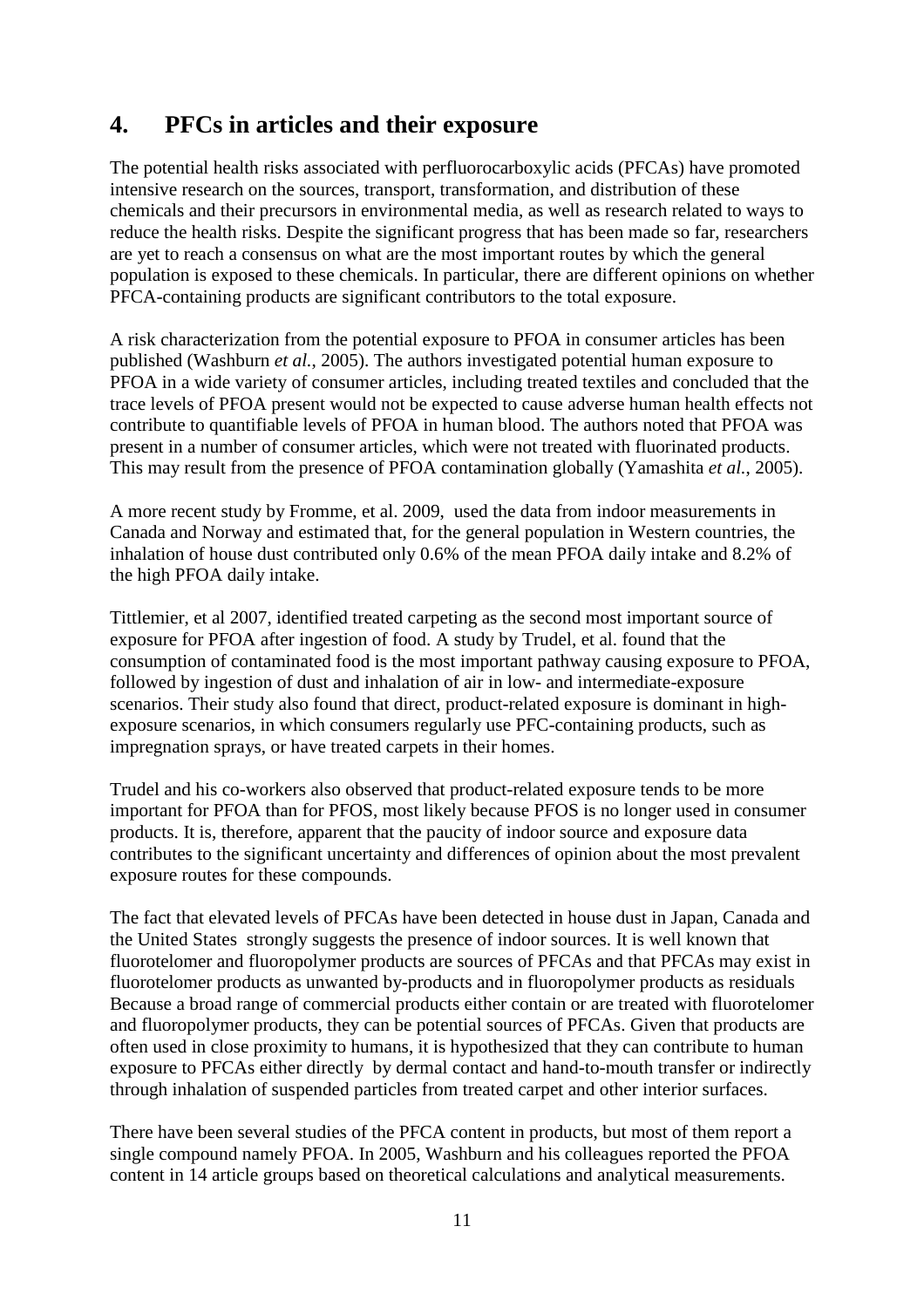Of these groups, pre-treated carpeting and carpeting treated with carpet-care solution had the highest PFOA loadings: 0.2 to 0.6 and 0.2 to 2 mg of PFOA per kg of article, respectively. Studies by other researchers reported PFOA content in nonstick cookware, food contact paper, thread sealant tape, and dental floss. Data for other PFCAs in commercial products are rather scarce. One study by Sinclair, et al. reported the C5 to C12 PFCA content in three brands of popcorn packaging paper.

Friends of the Earth, Norway, published a report about PFCs in impregnation fluids, covering PFCAs as well. Thirteen commercial products were analysed for a variety of PFCs. Seven of the investigated products contained PFOA, varying between 45 and 692 ng/mL (Naturvernforbundet, 2007).

In 2009 the US EPA analyzed 116 commercial articles purchased from retail outlets in the United States between March 2008 and May 2008 to determine the extractable content of C5 to C12 PFCAs (US EPA, 2009). Of the 13 article categories, the US EPA concluded that the most important PFCA sources were carpets, stone/tile/wood sealants, textiles and textile care products.

| Category                                       | <b>Samples</b> | <b>Maximum conc. of PFCAs</b> |  |
|------------------------------------------------|----------------|-------------------------------|--|
| Pre-treated carpeting                          | 9              | $292$ ng/g fibre              |  |
| Commercial carpet-care liquids                 | 9              | 8860 ng/g liquid              |  |
| Household carpet/fabric-care liquids and foams | 12             | $1710$ ng/g liquid            |  |
| Treated apparel                                | 16             | $235$ ng/g product            |  |
| Treated home textile and upholstery            | 14             | 437 ng/g product              |  |
| Treated non-woven medical garments             | 5              | 334 ng/g product              |  |
| Treated floor waxes and stone/wood sealants    | 11             | 939 ng/g product              |  |
| Treated food contact paper                     | 5              | $15,3$ ng/g paper             |  |
| Membranes for apparel                          | 10             | $12,8$ ng/g product           |  |
| Thread sealant tapes and pastes                | 10             | $40,6$ ng/g product           |  |
| Non-stick cookware                             | 14             | 0,00985 ng/cm2 coated surface |  |
| Dental floss and plaque removers               | 8              | $5,81$ ng/g liquid            |  |
| Miscellaneous <sup>1</sup>                     | $\overline{7}$ | $82,6$ ng/g product           |  |

Table 4*: Sample breakdowns of PFCAs by article category.* 

For most article categories, the PFCA content in a small number of the analyzed samples were significantly higher than in the rest of samples.

Polytetrafluoroethylene (PTFE) is, for example, used to coat cookware intended for stovetop cooking and baking. Other polyfluorinated chemicals, such as fluorotelomer and perfluoroalkylsulfonic acid derivatives (e.g. PFOSF), are or have been used to treat paper to improve its moisture and oil barrier properties. In particular, papers used in contact with highfat content foods may be treated with fluorotelomer or perfluoroalkylsulfonyl-based paper additives/coatings to prevent oil stains or oil soak through the paper. Typically, these paper

<sup>&</sup>lt;sup>1</sup> Includes four car-care products, two boat-care products, one deck cleaner, and one dry sack for outdoor use.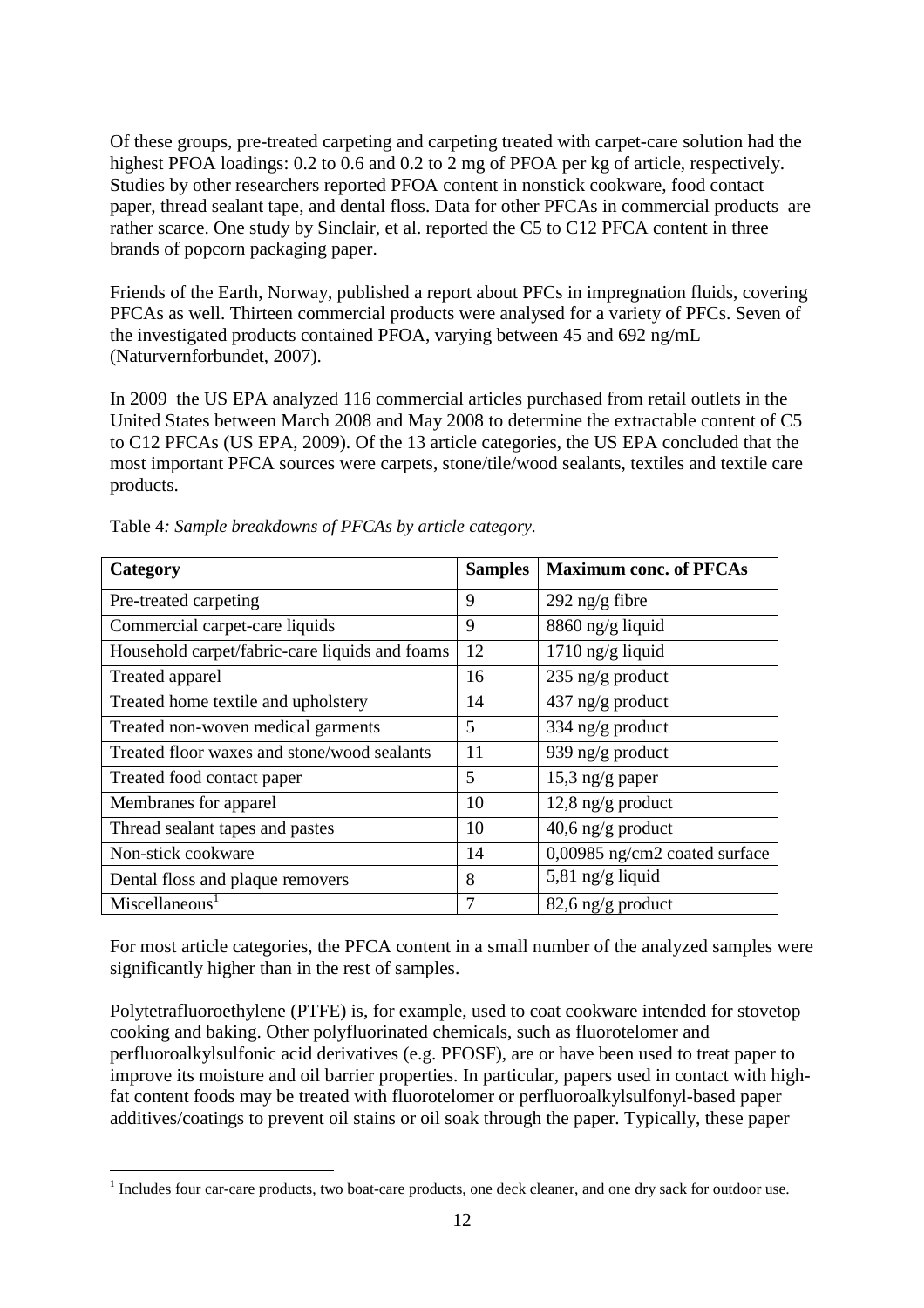coatings/additives are phosphate esters or acrylic polymers containing polyfluoroalkyl functionality (Begley *et al.* 2005).

Larsen *et al.* (2005) detected small amounts of PFOA (up to 140 ppb) in extracts of polytetrafluoroethylene (PTFE) resins, obtained after applying pressure and increased temperatures to the material. Subsequent studies of cookware, coated with PTFE dispersions have shown no-detectable-levels of PFOA extractable from cookware under normal use conditions (Powley *et al.,* 2005). A later study by the Norwegian Institute of Public Health (2007) went in further details about these findings. In a worst case scenario the new study showed that an adult human would be exposed to 66 ng PFOA /kg bw, when drinking 100 ml water cooked in a PTFE coated pan. It was concluded that, even at an assumption of 100% uptake of PFOA, these extremely low levels will not be an essential intake route for humans. According to Horowitz, 98% of the PFOA intake is contributed to by food (Hororwitz, 2007).

Begley et al. (2005) analysed several consumer products for PFOA and concluded that fluorotelomer-based paper coating/additive formulations before application onto paper have the highest PFOA content, but during normal application rates this amount of PFOA will be diluted by about 300 times on the final paper product (see table 4). Therefore, the PFOA content in finished paper should be in the few hundred mg/kg range, which is consistent with the data in table 4.

| <b>Consumer products</b>                | Concentration of PFOA $(\mu g/kg)$ |
|-----------------------------------------|------------------------------------|
| PTFE cookware                           | $4 - 75$                           |
| Dental floss (PTFE based)               |                                    |
| Dental tape (PTFE based)                |                                    |
| PTFE film/sealant tape                  | 1800                               |
| FEP (fluoro-ethylene-propene copolymer) | nd                                 |
| tubing                                  |                                    |
| Popcorn bags                            | $6 - 290$                          |
| French fry box                          | nd                                 |
| Paper plates (soak-proof shield)        | nd                                 |
| Hamburger and sandwich wrapper          | nd                                 |
| Perfluoro paper coatings (not applied)  | 88 000-160 000                     |

Table 4*: Summary of PFOA analysis in product, (Begley et al. 2005).* 

 $nd = non detects$ 

 The residue content of PFOA in PTFE-products is directly related to the processing temperatures used to make the products. Cookware and dental products use a high temperature sintering process that should volatilize PFOA, while production of PTFE film used as e.g. sealant tape does not use that sintering process. Begley *et al.* (2005) conclude that fluoropolymer food-contact materials do not appear to be a significant source of human exposure to PFCs (e.g. PFOA). In particular, the coated cookware's tested did not appear to be a significant source of PFOA. Furthermore, an extreme heating test (abusive) of the cookware did not appear to increase the residual amount of PFOA in the cookware. Additional PFOA did not appear to be formed during the normal use or misuse of these products.

This result were in contrast to the results of a more recent study of Sinclair *et al.* (2007), where gas-phase release of PFOA, 6:2 FTOH, and 8:2 FTOH were measured from heating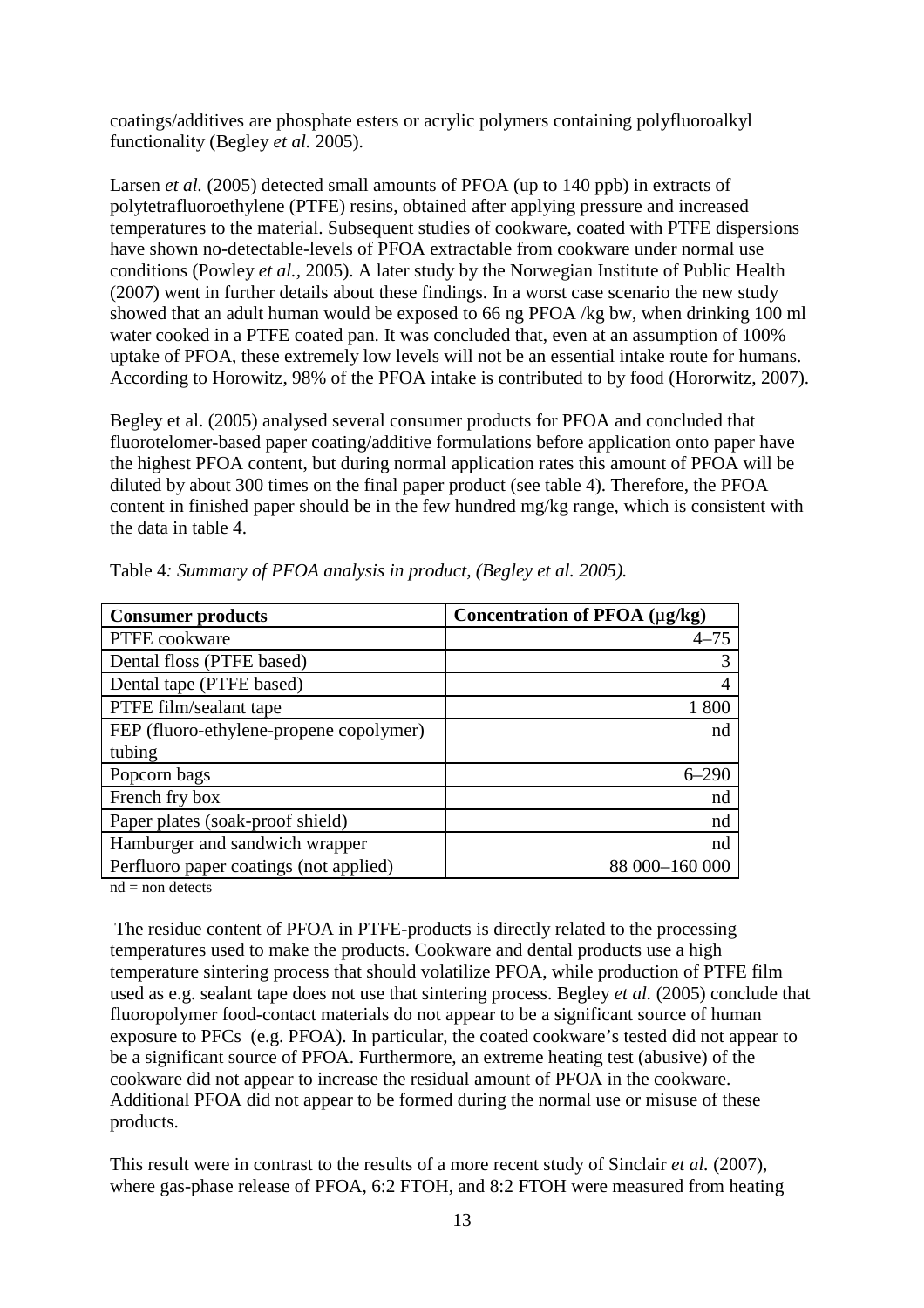non-stick frying pans and microwave popcorn bags. Gas-phase PFOA was measured in all four non-stick frying pan brands. PFOA was reported to vaporize at 189 °C and decompose at temperatures higher than 234 °C .

The authors suggest that residual PFOA is released from the PTFE coating to the gas phase under the normal cooking temperatures. Gas-phase concentration of PFOA varied depending on the frying pan brand, which suggests that the sintering conditions (temperature, pressure, and duration) used in the coating of fluoropolymers may have an influence on the release of PFOA. In addition, PFOA was detected in water boiled for 10 min. in three brands of nonstick frying pans (Table 5).

| <b>Brand</b>              | <b>Surface</b><br>temperature | Area       | <b>PFOA</b> |                        | <b>6:2 FTOH</b> |          | <b>8:2 FTOH</b> |                        |
|---------------------------|-------------------------------|------------|-------------|------------------------|-----------------|----------|-----------------|------------------------|
|                           | $\mathbf{0}$ C                | $\rm cm^2$ | ng          | $\mu$ g/m <sup>2</sup> | $\mathbf{ng}$   | $g/cm^2$ | ng              | $\mu$ g/m <sup>2</sup> |
|                           | 180                           | 640        | 12          | 19                     | 16              | 25       | 73              | 114                    |
| $\overline{2}$            | 229                           | 477        | 32          | 67                     | 97              | 204      | 298             | 625                    |
| 3                         | 190                           | 670        | 192         | 287                    | 36              | 54       | 28              | 42                     |
| 4                         | 205                           | 659        | 40          | 61                     | <10             | <15      | 40              | 61                     |
| <b>Stainless</b><br>steel | 230                           | 670        | $<$ 5       | $\leq$ 7               | <10             | <15      | <10             | <15                    |

Table 5: *Released amounts (ng) and concentrations (µg/m<sup>2</sup> ) of PFOA and FTOH from nonstick frying pans of 4 different brands (Sinclair et al. 2007).* 

In the same study, PFOA was found in the vapours produced by microwave heating of prepacked popcorn bags. Furthermore, mg quantities of both PFCAs and FTOHs were calculated to coat the entire surface of the package (Sinclair *et al.* 2007). The authors noted that they were not able to explain the origin of the FTOHs from the cookware, because FTOHs are not used to manufacture cookware, and no plausible way for FTOH to be formed from PTFE is known.

Table 6*: Released amount (ng) of PFOA of fluorotelomer alcohols at making popcorn in a bag of three different brands. (Sinclair et al. 2007)* 

| <b>Brand</b> | <b>PFOA</b> | <b>6:2 FTOH</b> | <b>8:2 FTOH</b> |
|--------------|-------------|-----------------|-----------------|
|              | .6          | 223             | 258             |
|              |             |                 |                 |
|              |             |                 |                 |

Eventually PFCAs can be present in consumer products treated with fluorinated compounds due to intentional application, in form of an unintended residues or due to degradation of precursor compounds like FTOHs. It is not always possible to distinguish between these cases, since recipes of technical applications are mostly confidential or the actual composition of the used mixture of active compounds confidential. Products intended for contact with food seem to contain small PFCA amounts, but since almost all available data origins from authors related to fluoropolymer manufacturing companies, the interpretation of these data should be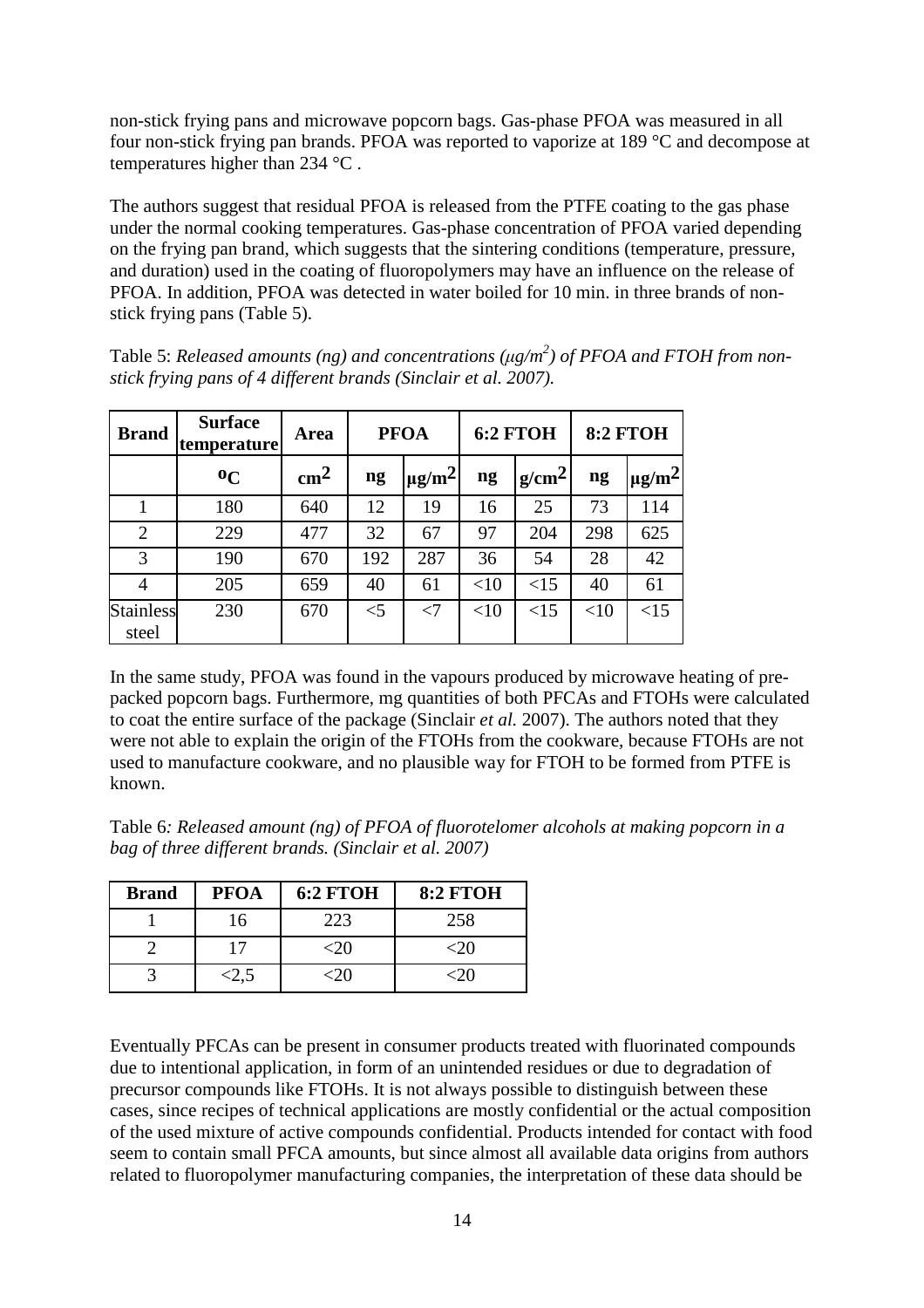done carefully. The same is the case for research on metabolism of PFCAs in organisms. Data from independent research groups are needed in order to confirm these potentially prejudiced findings.

# **5. Reference List**

Armitage J, Cousins IT, Buck RC, Prevedouros K, Russell MH, MacLeod M, Korzeniowski SHModeling global-scale fate and transport of perfluorooctanoate emitted from direct sources. *Environmental Science & Technology* **40** 6969-6975. **2006**

Begley TH, White K, Honigfort P, Twaroski ML, Neches R, Walker RAPerfluorochemicals: Potential sources of and migration from food packaging. *Food Additives and Contaminants* **22** 1023-1031. **2005** 

Bononi, M. and F. Tateo. Identification of perfluorooctanoic acid release from commercial coated cooking pans by liquid chromatograpgy coupled to electospray ionization tandem mass spectrometry, *American Journal of Agricultural & Biological Science.* 2: 191-194. **2007**.

Dinglasan MJA, Ye Y, Edwards EA, Mabury SAFluorotelomer alcohol biodegradation yields poly- and perfluorinated acids. *Environmental Science & Technology* **38** 2857-2864. **2004**

Dinglasan-Panlilio MJA, Mabury SA Significant residual fluorinated alcohols present in various fluorinated materials. *Environmental Science & Technology* **40** 1447-1453. **2006**

Draft annotated outline for a study on alternatives to perfluorooctane sulfonate (PFOS), POPRC, June **2009**

European Community Regulation 1907/2006, REACH - Registration, Evaluation, Authorisation and Restriction of Chemicals

Fromme, H., S. A. Tittlemier, W. Völkel, M. Wilhelm and D. Twardella, Perfluorinated compounds – exposure assessment for the general population in western countries. *International Journal of Hygiene and Environmental Health*). **2009**

J.F. Colbert, M.A. May, TAPPI Seminar notes – Nonwovens, 113-118. **1983**

J. M. Corpart, A. Dessaint, Melliand Textileberichte, 9,), 625 – 629. **1997**

Herzke, D, Schlabach, M., Mariussen, E., Uggerud, H., and Heimstad, E. A literature study on selected chemical substances. SFT. TA 2238/2007. **2007**.

Horowitz L, Swiss Federal institute of Technology Zurich, Assessment of consumer exposure to perfluorinated compounds using the SceBRA-method, **2007** 

Jensen AA, Poulsen PB, FORCE Technology. Bossi R, DMU Survey and environmental/health assessment of fluorinated substances in impregnated consumer products and impregnating agents. Danish EPA (not published yet). **2008**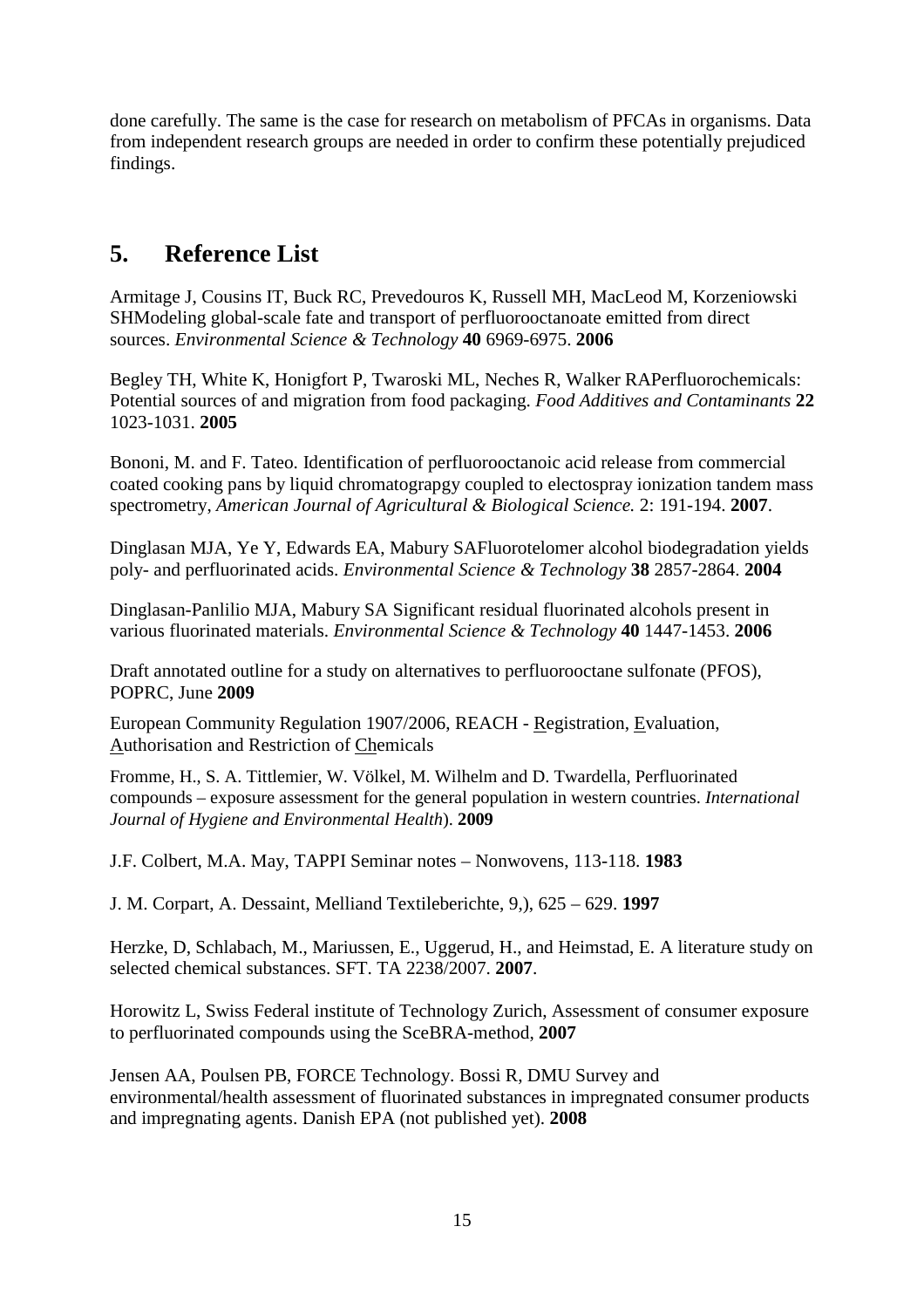Kubwabo, C., B. Stewart, J. Zhu and L. Marro. Occurrence of perfluorosulfonates and other perfluorochemicals in dust from selected homes in the city of Ottawa. *Journal of Environmental Monitoring* 7: 1074-1078. **2005**.

Larsen BS, Kaiser MA, Botelho M, Wooler GR, Buxton LWComparison of pressurized solvent and reflux extraction methods for the determination of perfluorooctanoic acid in polytetrafluoroethylene polymers using LC-MS-MS. *Analyst* **130** 59-62. **2005**

Martin JW, Smithwick MM, Braune BM, Hoekstra PF, Muir DCG, Mabury SAIdentification of long-chain perfluorinated acids in biota from the Canadian Arctic. *Environmental Science & Technology* **38** 373-380. **2004**

Mawn MP, Mckay RG, Ryan TW, Szostek B, Powley CR, Buck RCDetermination of extractable perfluorooctanoic acid (PFOA) in water, sweat simulant, saliva simulant, and methanol from textile and carpet samples by LC/MS/MS. *Analyst* **130** 670-678. **2005** 

Moriwaki, H., Y. Takatah, and R. Arakawa. Concentrations of perfluorooctane sulfonate (PFOS) and perfluorooctanoic acid (PFOA) in vacuum cleaner dust collected in Japanese homes, *Journal of Environmental Monitoring* 5: 753-757. **2003.**

Nasjonalt folkehelseinstitutt. Helserisikovurdering for SFT av Teflon – Polytetrafluoretylen (PTFE) CASnr 9002-84-0. **2007.**

Naturvernforbund. Fluorerade miljögifter i impregneringsmedel. Rapport 9019009-2. **2007.**

OECD. Risk Management Series No.21: Preliminary lists of PFOS, PFAS, PFOA and related compounds, and chemicals that may degrade to PFCA. ENV/JM/MONO(2006)15; 21. **2006a.**

OECD. Survey on production and use of PFOS, PFAS, PFOA, PFCA, their related substances and products/ mixtures containing these substances. Environment, Health and Safety Publications, Series on Risk Management, **No. 22;** env/jm/mono(2006)36. **2006b**.

OECD. Lists of PFOS, PFAS, PFOA, PFCA, related compounds and chemicals that may degrade to PFCA. Environment Directorate, Joint meeting of the chemicals committee and the working party on chemicals, pesticides and biotechnology, ENV/JM/MONO(2006)15, 21- **Aug-2007**, OECD. Found at http://appli1.oecd.org/olis/2006doc.nsf/linkto/env-jmmono(2006)15.

Poulsen, P. B, Jensen, A. A., and Wallström, E. More environmentally friendly alternatives to PFOS-compounds and PFOA.. Danish Ministry of the Environment. Environmental project No. 10132005. **2005** 

Powley CR, Michalczyk MJ, Kaiser MA, Buxton LWDetermination of perfluorooctanoic acid (PFOA) extractable from the surface of commercial cookware under simulated cooking conditions by LC/MS/MS. *Analyst* **130** 1299-1302. **2005**

Prevedouros K, Cousins IT, Buck RC, Korzeniowski SHSources, fate and transport of perfluorocarboxylates. *Environmental Science & Technology* **40** 32-44. **2006**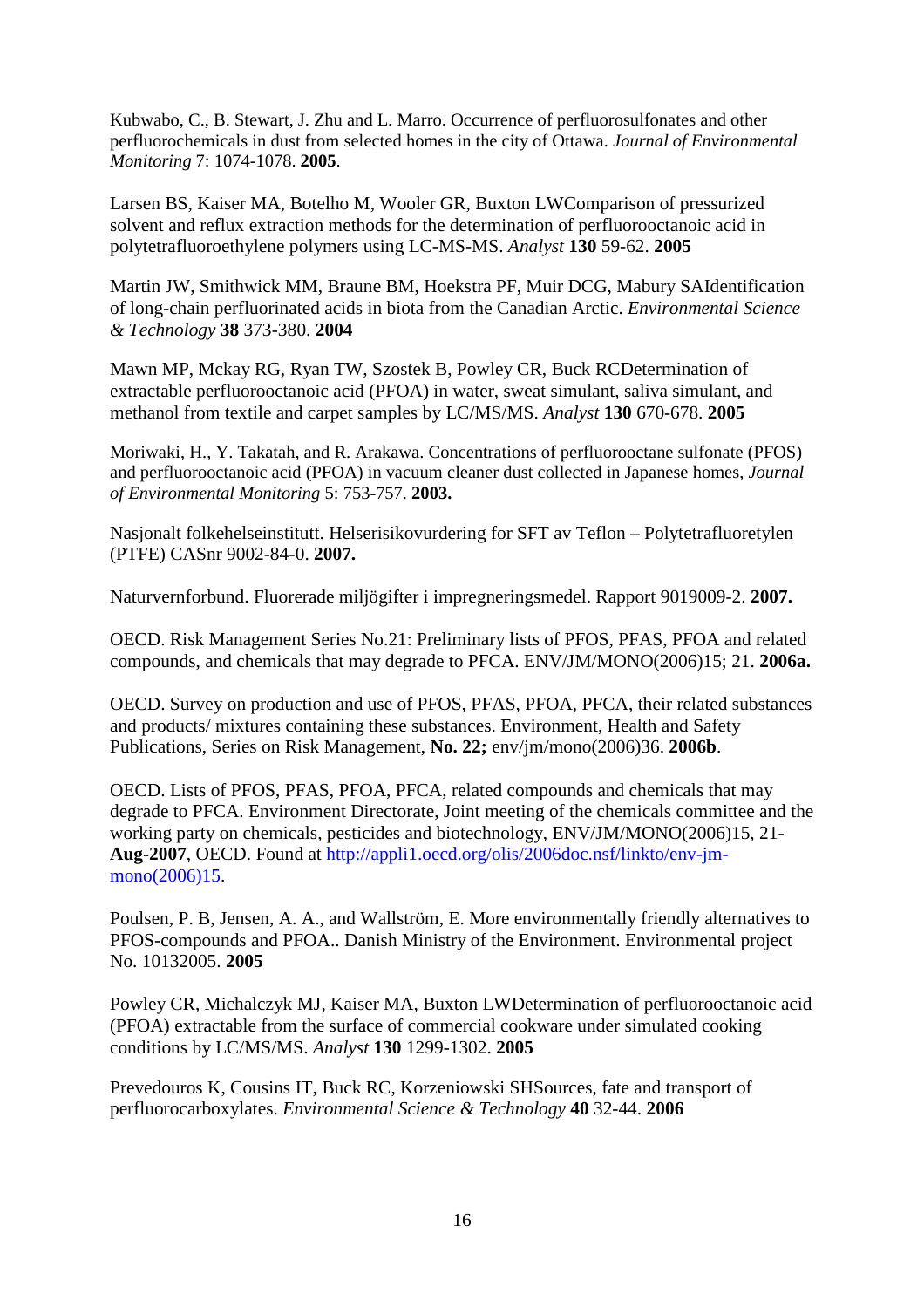Rao, N. S., and B. E. Baker. "Textile Finishes and Fluorosurfactants." In *Orgaofluorine Chemistry*, ed. R. E. Banks, B. E. Smart and J. C. Tatlow, Plenum Press, New York and London, **1994**.

SFT. Bruken av PerFluorAkylStoffer (PFAS) i produkter i Norge.Materialstrømsanalyse. ISBN 82-7655-487-3. **2004**.

SFT. Kartlegging av perfluoralkylstoffer (PFAS) i utvalgte tekstiler. ISBN 82-7655-285-4. **2006.** 

SFT. Konsekvensvurderinger av forslag til forbud mot miljøgifter i Forbrukerprodukter. **2007.**

Sinclair E, Kim SK, Akinleye HB, Kannan KQuantitation of gas-phase perfluoroalkyl surfactants and fluorotelomer alcohols released from nonstick cookware and microwave popcorn bags. *Environmental Science & Technology* **41** 1180-1185. **2007**

Strynar M. J., and A. B. Lindstrom. Perfluorinated compounds in house dust from Ohio and North Carolina, *Environmental Science & Technology* 42: 3751-3756. **2008.**

Tittlemier, S. A., K. Pepper, C. Seymour, J. Moisey, R. Bronson, X. L. Cao and R. W. Dabeka. Dietary exposure of Canadians to perfluorinated carboxylates and perfluorooctane sulfonate via consumption of meat, fish, fast foods, and food items prepared in their packaging. *Journal of Agricultural and Food Chemistry* 55: 3203-3210.**2007**.

Trudel, D., L. Horowitz, M. Wormuth, M. Scheringer, I. T. Cousins, and K. Hungerbühler. Estimating consumer exposure to PFOS and PFOA. *Risk Analysis* 28: 251-269, **2008**.

US EPA. Preliminary Risk Assessment of the Developmental Toxicity Associated with exposure to PFOA and its salts. Office of Pollution Preventiona and toxics, Risk Assessment. **2004.** 

US EPA, Perfluorocarboxylic Acid Content in 116 Articles of Commerce, EPA/600/R-09/033, **2009.** 

Wania FA global mass balance analysis of the source of perfluorocarboxylic acids in the Arctic Ocean. *Environmental Science & Technology* **41** 4529-4535. **2007**

Wallington TJ, Hurley MD, Xia J, Wuebbles DJ, Sillman S, Ito A, Penner JE, Ellis DA, Martin J, Mabury SA, Nielsen OJ, Andersen MPSFormation of C7F15COOH (PFOA) and other perfluorocarboxylic acids during the atmospheric oxidation of 8 : 2 fluorotelomer alcohol. *Environmental Science & Technology* **40** 924-930. **2006**

Washburn ST, Bingmann TS, Braithwaite SK, Buck RC, Buxton LW, Clewell HJ, Haroun LA, Kester JE, Rickard RW, Shipp AM. Exposure Assessment and Risk Characterization for Perfluorooctanoate (PFO) in Selected Consumer Articles. ENVIRON International Corporation and DuPont, **2005**.

Yamada T, Taylor PH, Buck RC, Kaiser MA, Giraud RHThermal degradation of fluorotelomer treated articles and related materials. *Chemosphere* **61** 974-984. **2005**